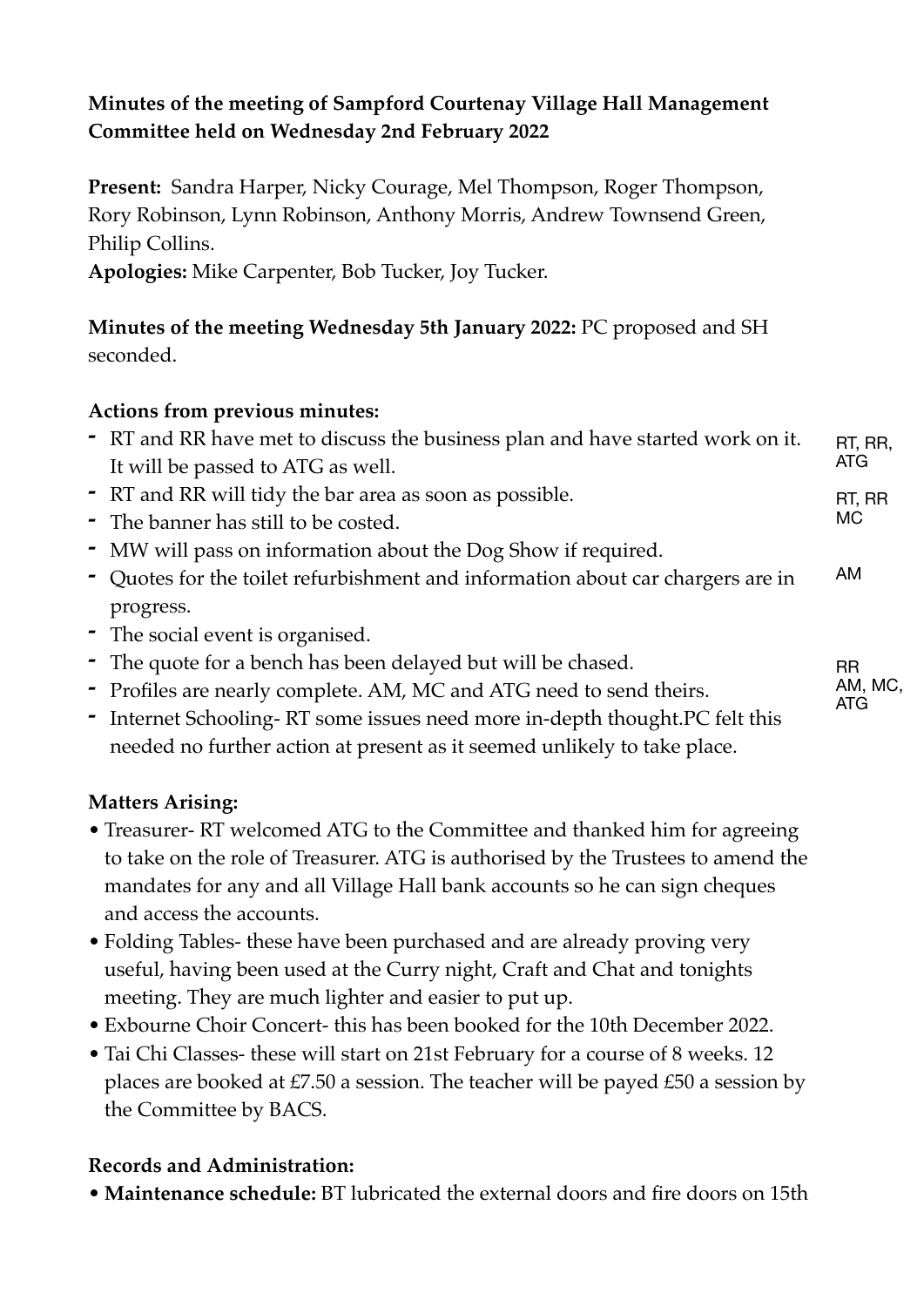January. He also checked the operation of the fire doors.

• **Review Accident Book:** No entries.

### **Project Management:**

**• Roof:** Discussion occurred about the appointment of a Contract Administrator and a Project Manager. AM felt an administrator was important to make the project official. ATG felt it could be critical in managing a big project with success. RT suggested that it was important to gain more information about the roles before a decision could be made, especially as MC was not at the meeting to answer questions. RT will ask for more details to be provided to the committee by MC. RT MC

AM suggested that it would be important to check that an access platform would fit into the space by the bar. ATG wondered if a tower could be borrowed.

Bat Survey- There was concern about how many surveys would be needed and if bats are found would this impact on the work being done. RT suggested MC needed to be at the next meeting to explain and provide the necessary answers or respond by email to the committee.

**• Toilet Refurbishment:** It may be possible to gain an extra £1500 as a grant from Devon Council. MW has completed the form for the application. LR raised a concern that this was for lighting and the toilets. AM explained any external lighting by the new entrance would be easier to complete at the same time as the roof work. PC explained that an estimate of cost needs to go to MW quickly with 2 written quotes. RT will check on date for application with MW and let AM know.

# **Officers reports:**

- **• Finance:**
- **-** ATG is in the process of gaining access to both bank accounts.

- Bulb and the insurance have been transferred to his name but he needs to find the passwords from MW.

- **-** £1619 has been payed in to the bank from a variety of previous events.
- **-** An invoice has been sent to Exbourne Choir.
- **-** RT explained it has been hard to identify costs of events and a way needs to be found to separate these out. RR
- **-** ATG needs to have the Zettle account information so he can access details of sales at events.
- **-** RT asked if ATG was confident he could solve the issues facing him and he responded positively.

MC

RT/AM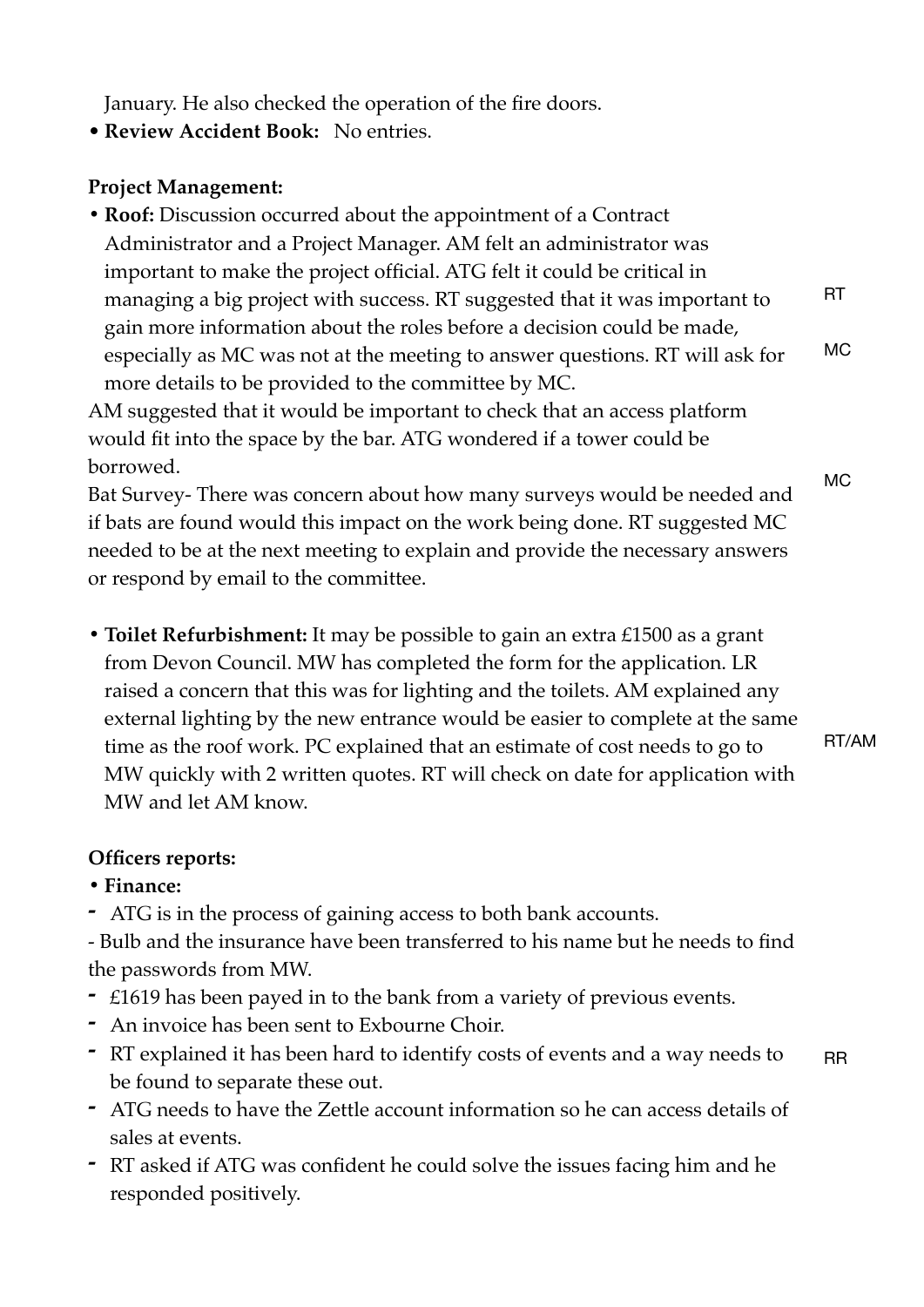## **• Bookings:**

**-** Tai Chi will be a new regular booking on Monday evenings.

## **Events:**

- **-** Dog Training 4th Feb: I hour. 8 possible places and 7 have been filled from in and around the Village. If there is interest a course or further sessions may run.
- **-** Willow Obilisk event 9th Feb: 13 people are booked at £ 15. MT suggested that for future events names should only be taken after advertising. RR explained it was important to note that the increased cost hadn't affected bookings.
- **-** Film Night 25th Feb: Fishermans Friends. 17 are booked in at £5 a ticket. The film costs £83 for the license. There will be a bar, popcorn and ice creams.
- **-** Barn Dance 12th March: RR is meeting with Liz Crisp to finalise details. £12.50 a ticket with sausage in a bap and salad. 50 tickets max. There will be a licensed bar .
- **-** Come and Chat 19th March: LR asked if it would be ok to ask Julie Bailey to talk about the work of The Street Pastors and hold a raffle to raise money for them. This was agreed.
- **-** Jubilee Event: RT explained that members attending the initial meeting had expressed the feeling that it should be a 1 day event as people will have family events going on. RR explained the PCC also felt 4 days was too long and that the church are holding a special service on the Sunday. The event was discussed and it was felt that it would be great for the Village Hall to host a free event for the Community especially with the Lottery Bid underway. It was felt that Sunday would be a good day to host it as this would tie in with the Church's plans. A picnic in the grounds of the Hall would be possible if the weather permits, but this could be easily moved inside if wet. This would allow the toilets to be easily accessed, especially the disabled facilities. People could bring their own food with no cost involved on the day. It was felt the peal of bells, town crier event, games and the brazier were good ideas for others to organise. SH suggested a subcommittee would be useful to liaise with other people. MT offered to organise this.
- **-** Summer Ball: AM explained there had been no further meeting as yet. He will send the menus to the committee. AM will send NC more specific advertising to go out in early March. RR offered to print tickets for the event.

LR

MT, SH, LR

AM

RR